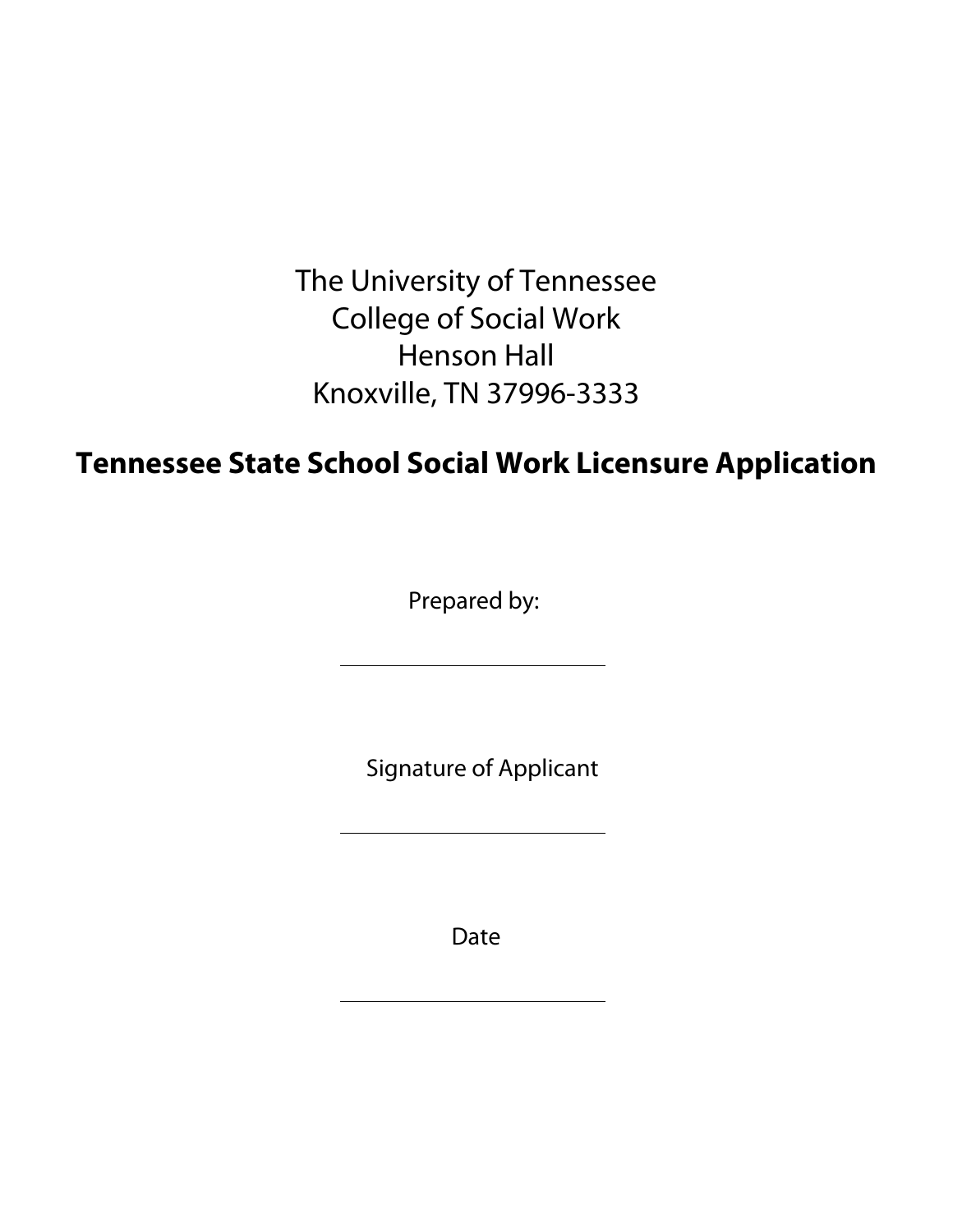## **The University of Tennessee College of Social Work**

### **Procedures for Application for Tennessee State Licensure in School Social Work**

The University of Tennessee College of Social Work, in collaboration with the UT College of Education, will certify applicants for the state of Tennessee school social work licensure program after their satisfactory completion of the requirements. **Applicants must hold a Bachelor's and/or Master's Degree in Social Work from an accredited program.** The following application materials meet the approved plan for acquiring the necessary competencies to meet each of the licensure standards.

#### 1. STUDENTS CURRENTLY ENROLLED AT THE UNIVERSITY OF TENNESSEE COLLEGE OF SOCIAL WORK:

Students should meet with their academic advisor/major professor early in their first year of study (MSSW) or prior to their junior year of study (BSSW) in order to plan an appropriate program which meets the six standards for state licensure. Upon completion of the degree and additional requirements, application for Tennessee state licensure in school social work can be made.

2. APPLICANTS WHO CURRENTLY HOLD EITHER THE BACHELOR'S AND/OR MASTER'S DEGREE IN SOCIAL WORK FROM AN ACCREDITED PROGRAM:

Applicants who currently hold a Bachelor's and/or Master's degree in Social Work should take the appropriate steps to complete the six standards listed in this application. If additional course work is necessary to meet any of the six standards, the applicant should contact the School Social Work coordinator (865-974-1096).

Completed applications and all required documentation should be mailed to:

The University of Tennessee College of Social Work School Social Work Coordinator 201 Henson Hall Knoxville, TN 37996-3333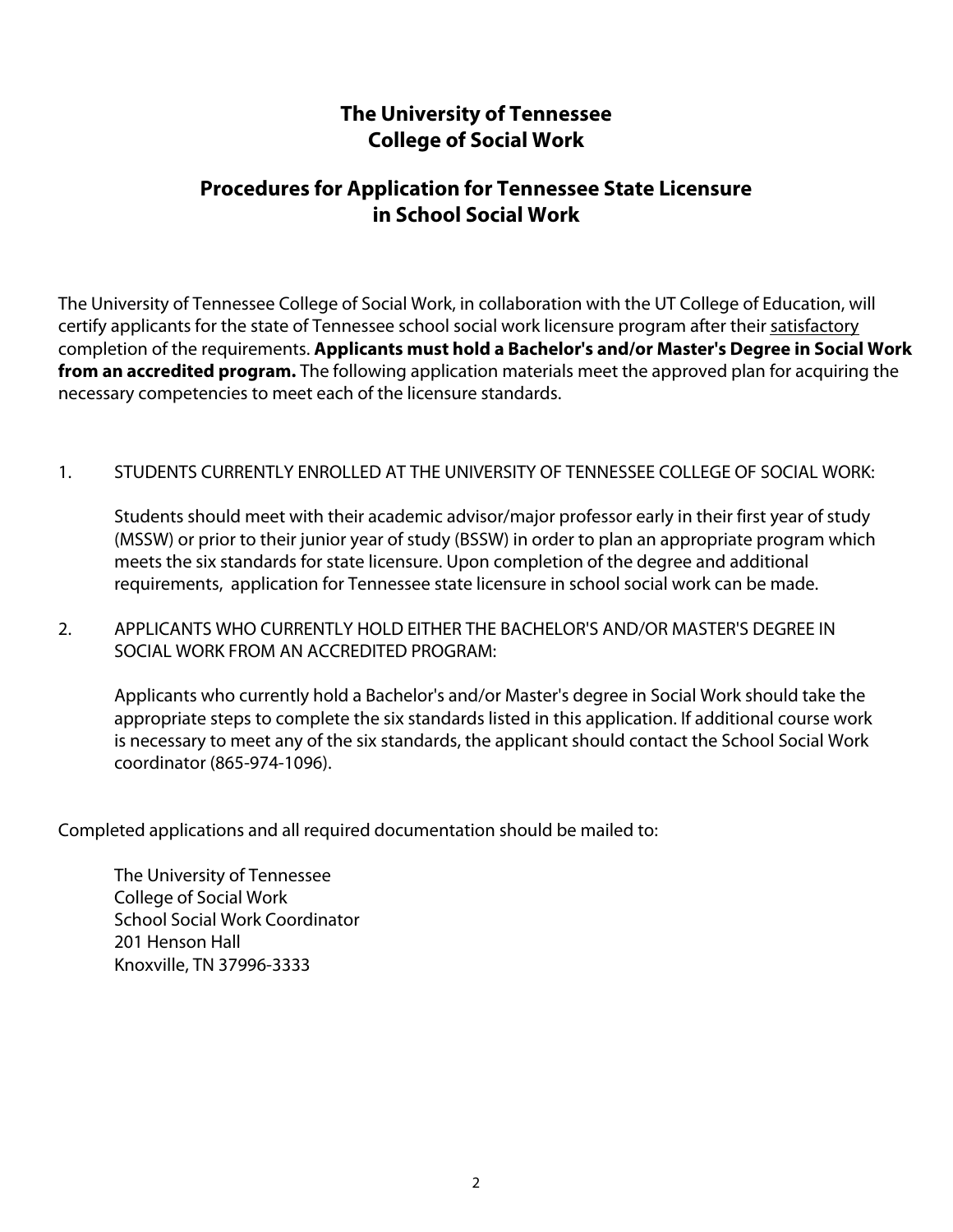## **General Information**

Please note: This application **must** be typed. You may obtain an electronic copy from the CSW website .

| Name:                                                                                                                                  |                                                                                                               |  |
|----------------------------------------------------------------------------------------------------------------------------------------|---------------------------------------------------------------------------------------------------------------|--|
| Address:                                                                                                                               |                                                                                                               |  |
| <b>Phone Number:</b>                                                                                                                   | Email:                                                                                                        |  |
| Social Security #                                                                                                                      | Date of Birth:                                                                                                |  |
| Place of Birth:                                                                                                                        | Citizenship:                                                                                                  |  |
| may attach a resume to complete this section.)                                                                                         | <b>SOCIAL WORK EMPLOYMENT:</b> List organization, address, position/duties and dates employed. (The applicant |  |
| <b>PREVIOUS LICENSURE:</b> Has the applicant ever been certified $\Box$ Yes<br>or licensed as a school social worker in another state? | $\Box$ No<br>If so, please list the name and address of the organization that provided licensure:             |  |
| Is this license or certification still valid? $\square$ Yes                                                                            | $\Box$ No                                                                                                     |  |
|                                                                                                                                        | MEMBERSHIP IN PROFESSIONAL ORGANIZATIONS AND/OR HONOR SOCIETIES: (list below if applicable)                   |  |
|                                                                                                                                        |                                                                                                               |  |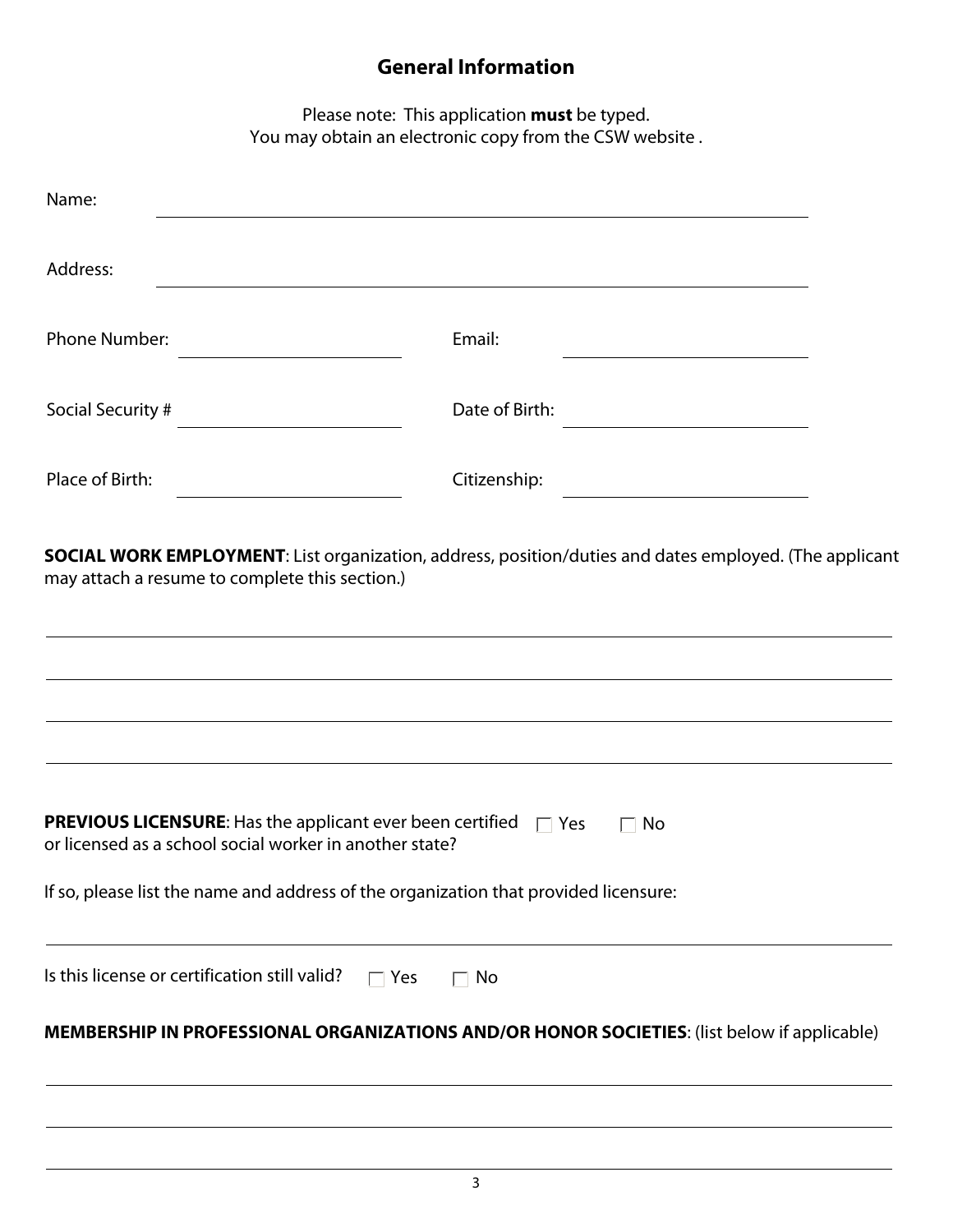## **Academic Information**

#### Academic History:

| College/University | Major | Degree | Date |
|--------------------|-------|--------|------|
|                    |       |        |      |
|                    |       |        |      |
|                    |       |        |      |
|                    |       |        |      |
|                    |       |        |      |

Social Work courses completed (list all course titles and numbers):

Field placement(s) (list name of agency and number of clock hours in the placement):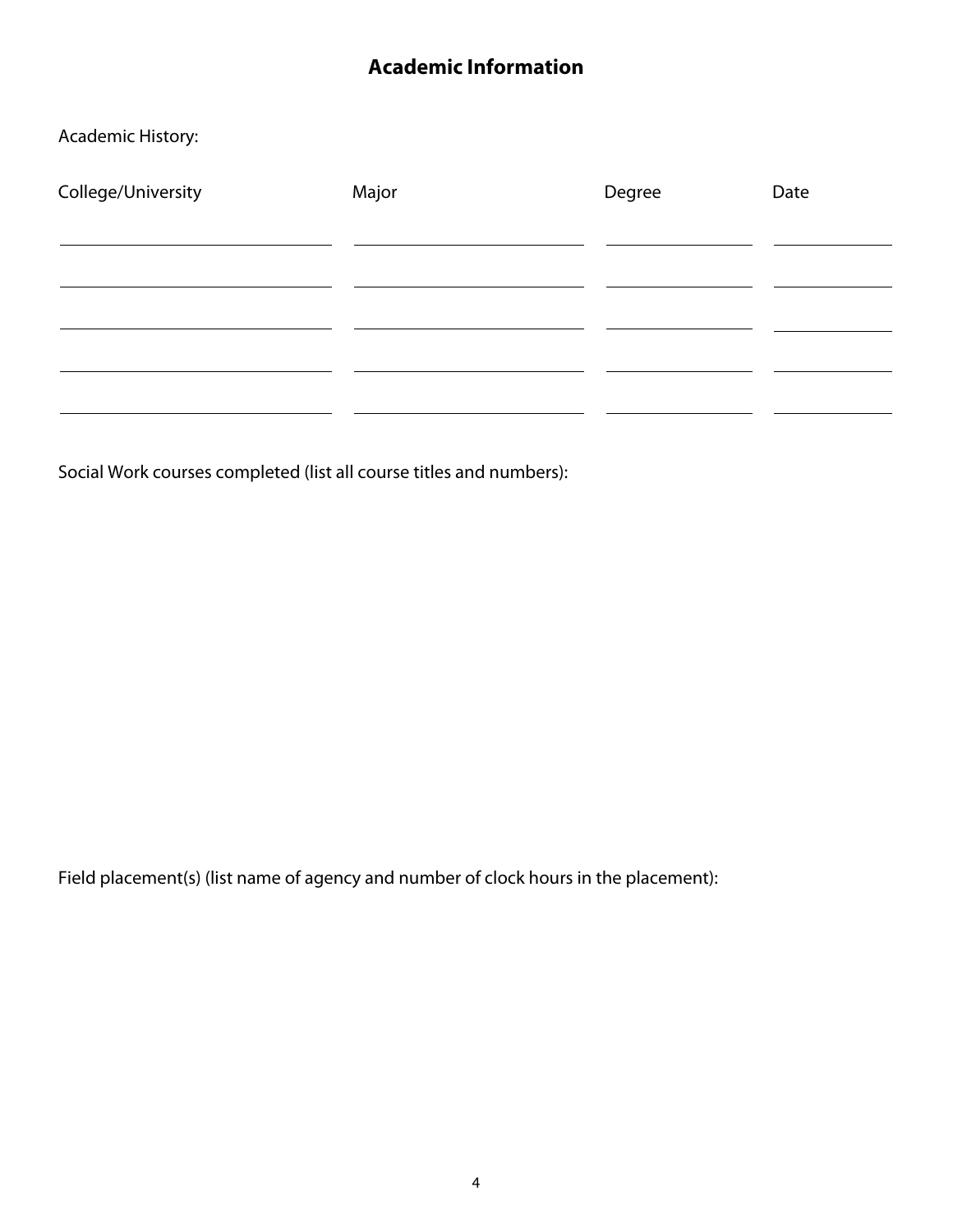Professional development related to school social work (i.e., conferences, workshops, seminars, in-service training, etc.). Please list titles and dates:

Presentations or other accomplishments related to school social work (i.e., workshops and/or papers presented, materials published, honors and awards of recognition). Please list titles and dates:

Three references with their addresses, telephone numbers and email addresses (persons who may be contacted in reference to the applicant's competencies for school social work):

| Name | Address | <b>Phone Number</b> | Email |
|------|---------|---------------------|-------|
| 1.   |         |                     |       |
| 2.   |         |                     |       |
| 3.   |         |                     |       |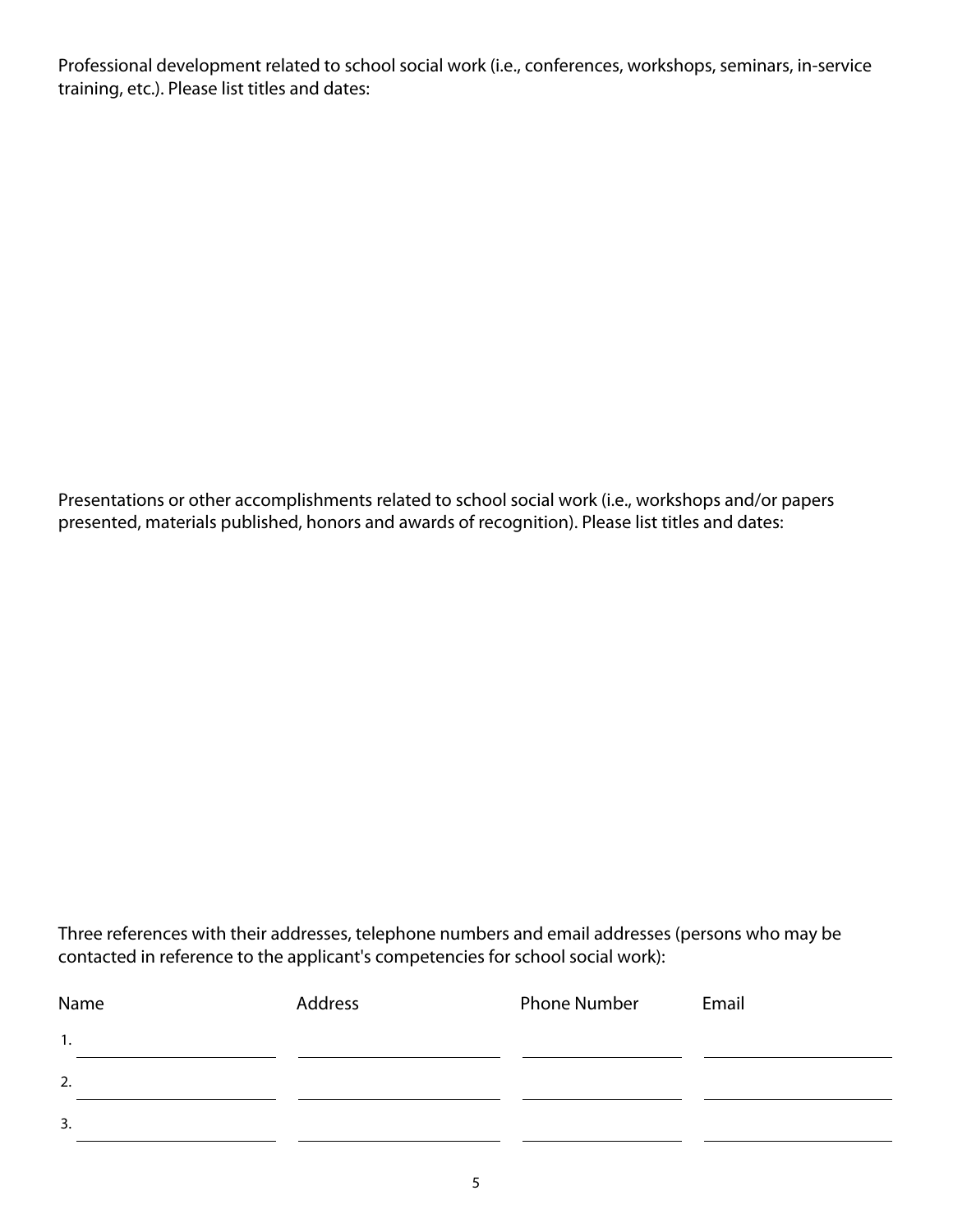## **DIRECTIONS FOR THE COMPLETION OF THE STATE OF TENNESSEE SCHOOL SOCIAL WORK LICENSURE STANDARDS**

Documentation of having met the six standards is necessary in order to obtain the license in school social work in Tennessee. The UT CSW School Social Work Licensure Committee will review these materials and assess the extent to which an applicant meets each of the six standards before recommending the applicant for state licensure.

Directions for completion of the three sections under each of the six standards:

- 1. All applicants **must** complete section 1: Course title/description/course objectives. If the applicant is a graduate of the UT College of Social Work, he/she must list the course numbers/titles that apply to each standard and attach a copy of his/her UT transcripts to the application. If the applicant received his/her degree from another university or college, the applicant must also include a copy of the relevant course syllabi as an appendix to the application. Only one copy of a course syllabus is necessary if a particular course meets more than one standard. The School Social Work Licensure Committee reserves the right to request any course syllabus from any applicant when there is a question related to course content or learning objectives of any listed course.
- 2. All applicants should complete section 2: Identify any specific field practice experiences/activities related to this standard. This section should be completed by any applicant who has had any field practice experiences that meet a particular standard. NOTE: The applicant should provide a detailed description of any field experiences he/she has had as an undergraduate and/or graduate student in social work which demonstrates his/her knowledge competencies in working with children and families. These experiences may or may not have been in a public school setting.
- 3. All applicants should complete section 3: Other work/professional development activities related to this standard. This section should include any professional work experiences and/or professional development related to school social work (i.e. conferences, workshops, seminars, in-service training, etc.) or to practice with children and families in any setting.

You may use additional paper if more room is needed for each standard.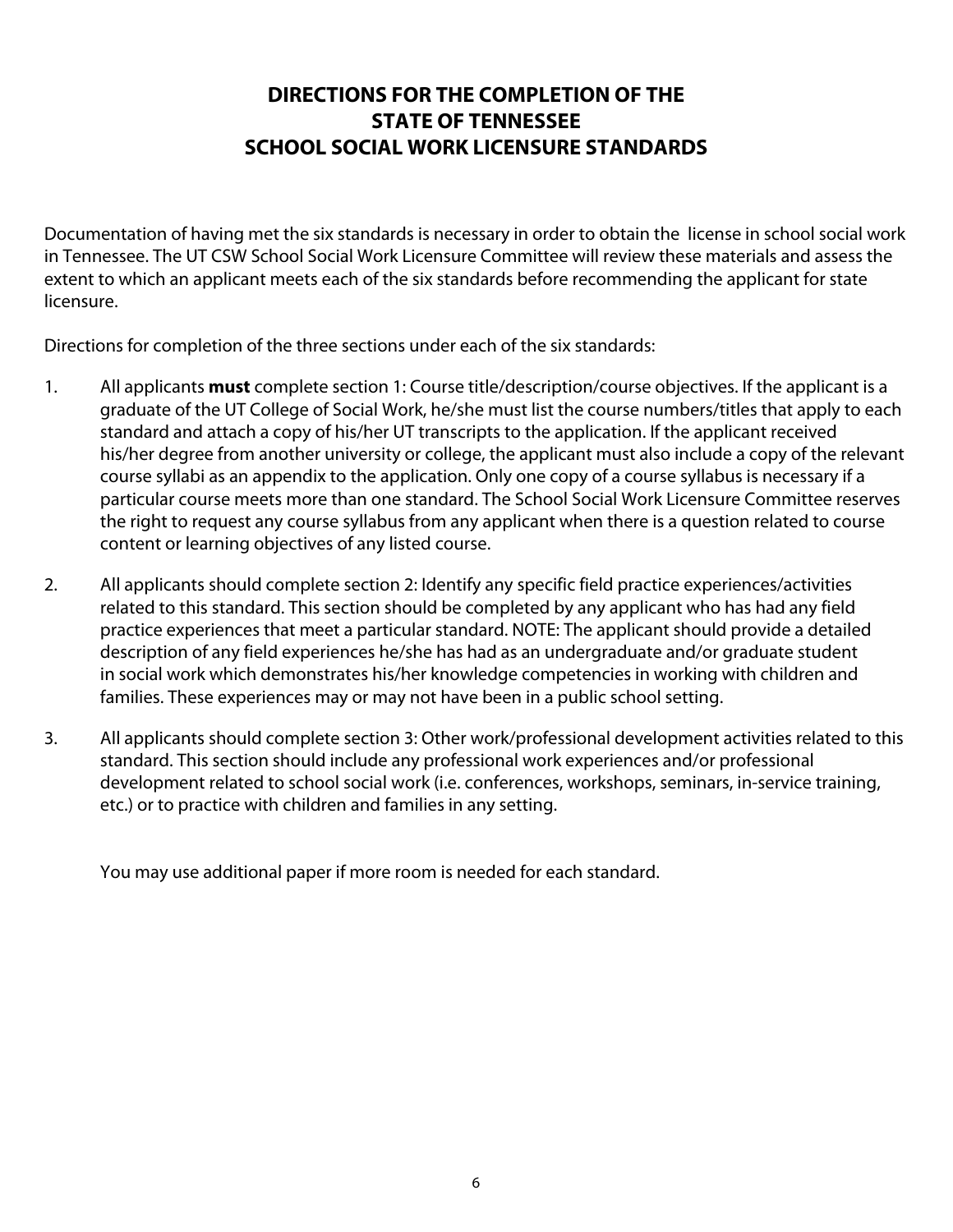**STANDARD ONE**: Understanding of social, emotional, cultural and economic issues affecting students and schools and ability to assist students and families in overcoming barriers to learning.

1. Course title/description/course objectives:

2. Identify any specific field practice experiences/activities related to this standard: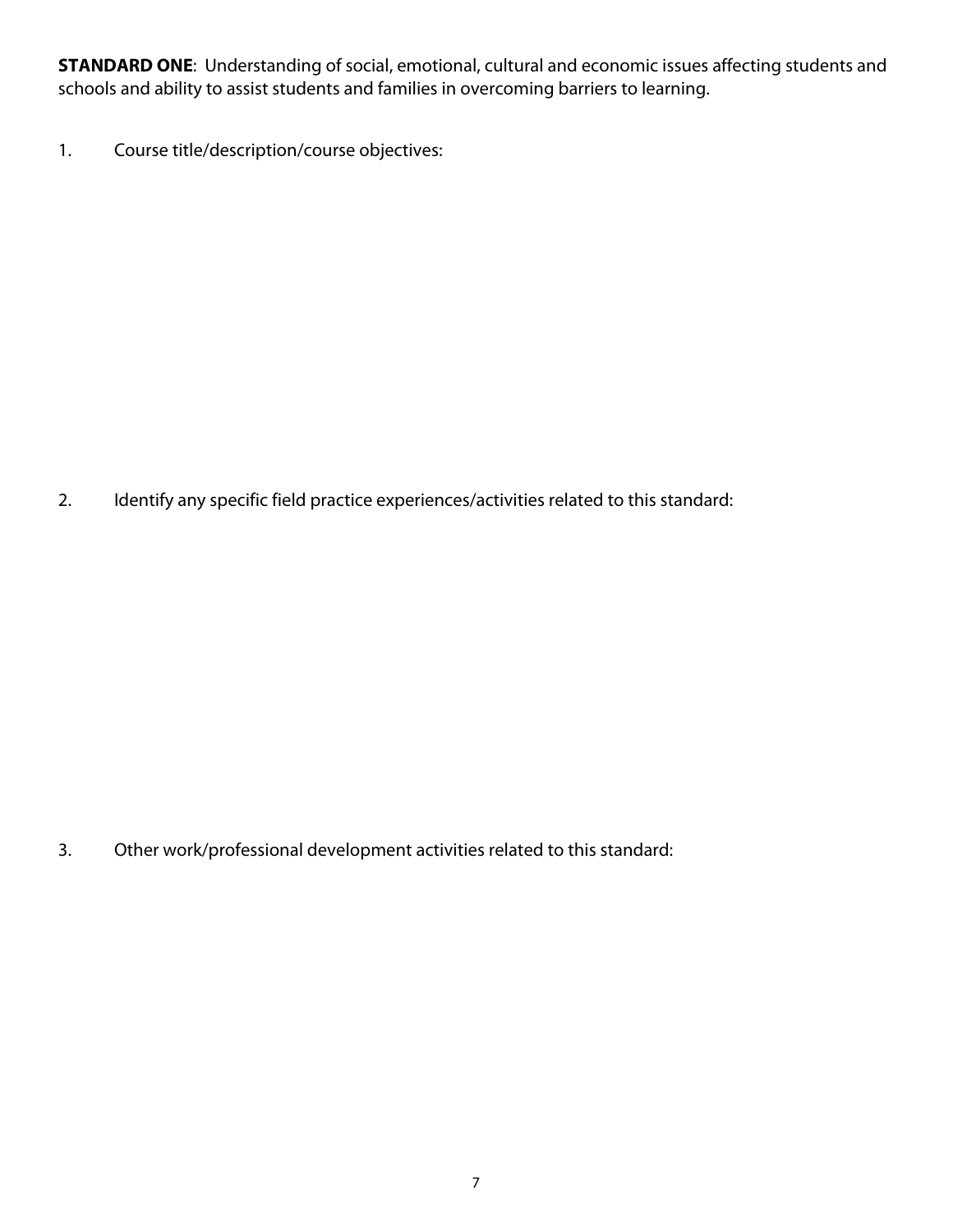**STANDARD TWO**: Understanding of the needs of students at risk due to disability, economic condition, family disruption or other environmental factors and ability to work with teachers, school counselors, school psychologists and family resource center staff in addressing student needs.

1. Course title/description/course objectives:

2. Identify any specific field practice experiences/activities related to this standard: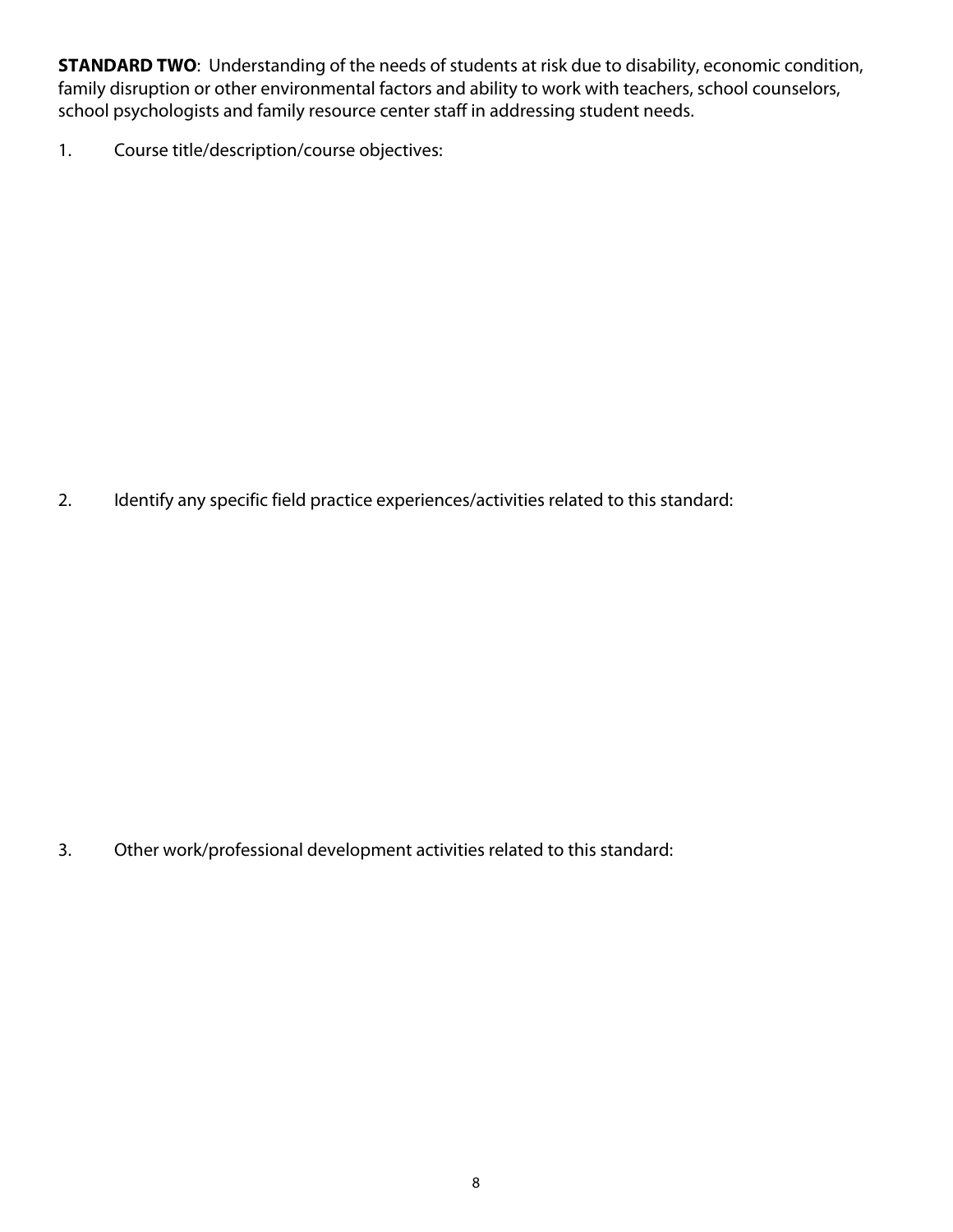**STANDARD THREE**: Ability to serve as liaison between home and school, assist parents in understanding their children's needs, interpret student assessments to parents, and work with the parents in developing parenting skills.

1. Course title/description/course objectives:

2. Identify any specific field practice experiences/activities related to this standard: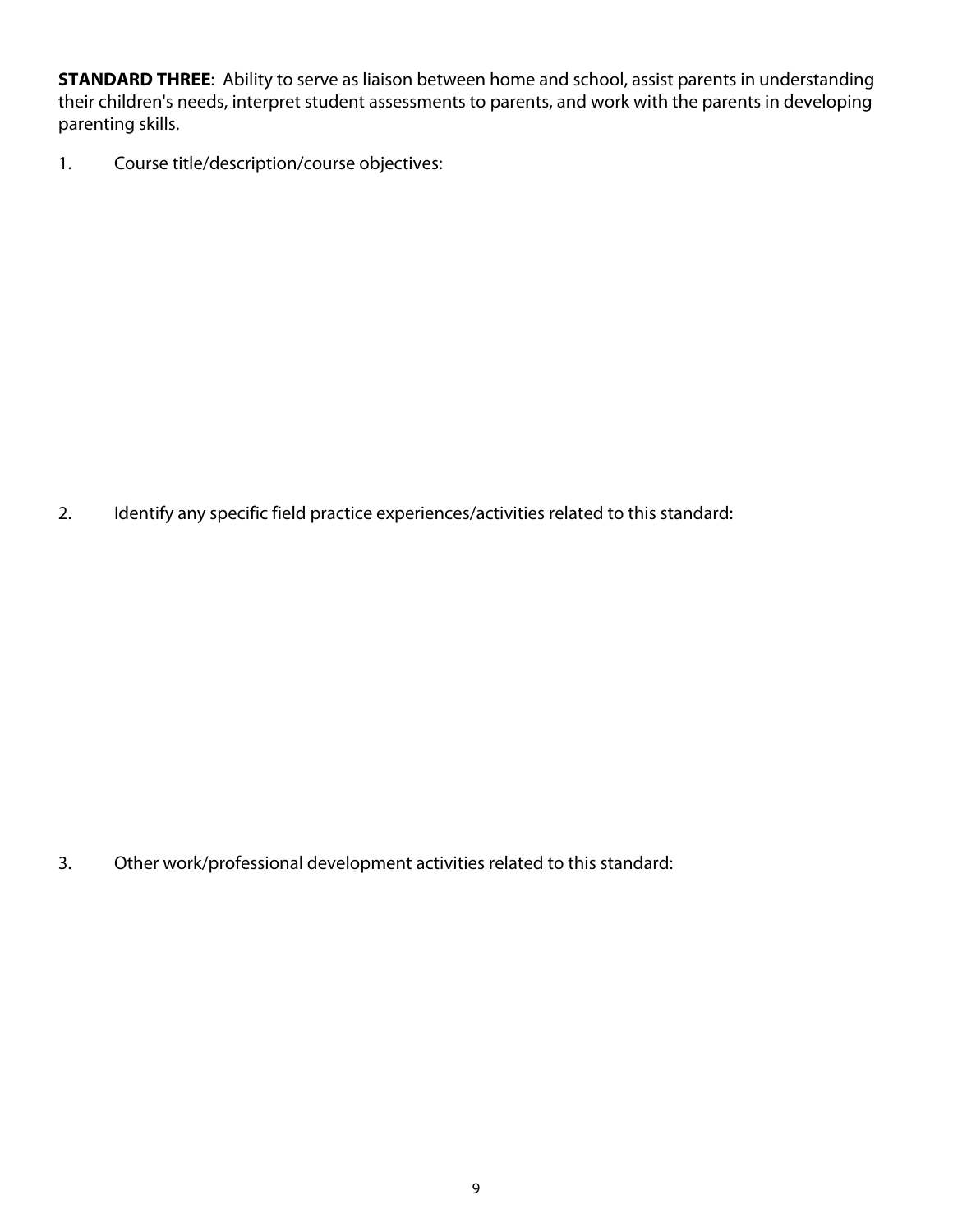**STANDARD FOUR:** Ability to perform case management functions, facilitating the coordination and integration of community services to benefit students and their families.

1. Course title/description/course objectives:

2. Identify any specific field practice experiences/activities related to this standard: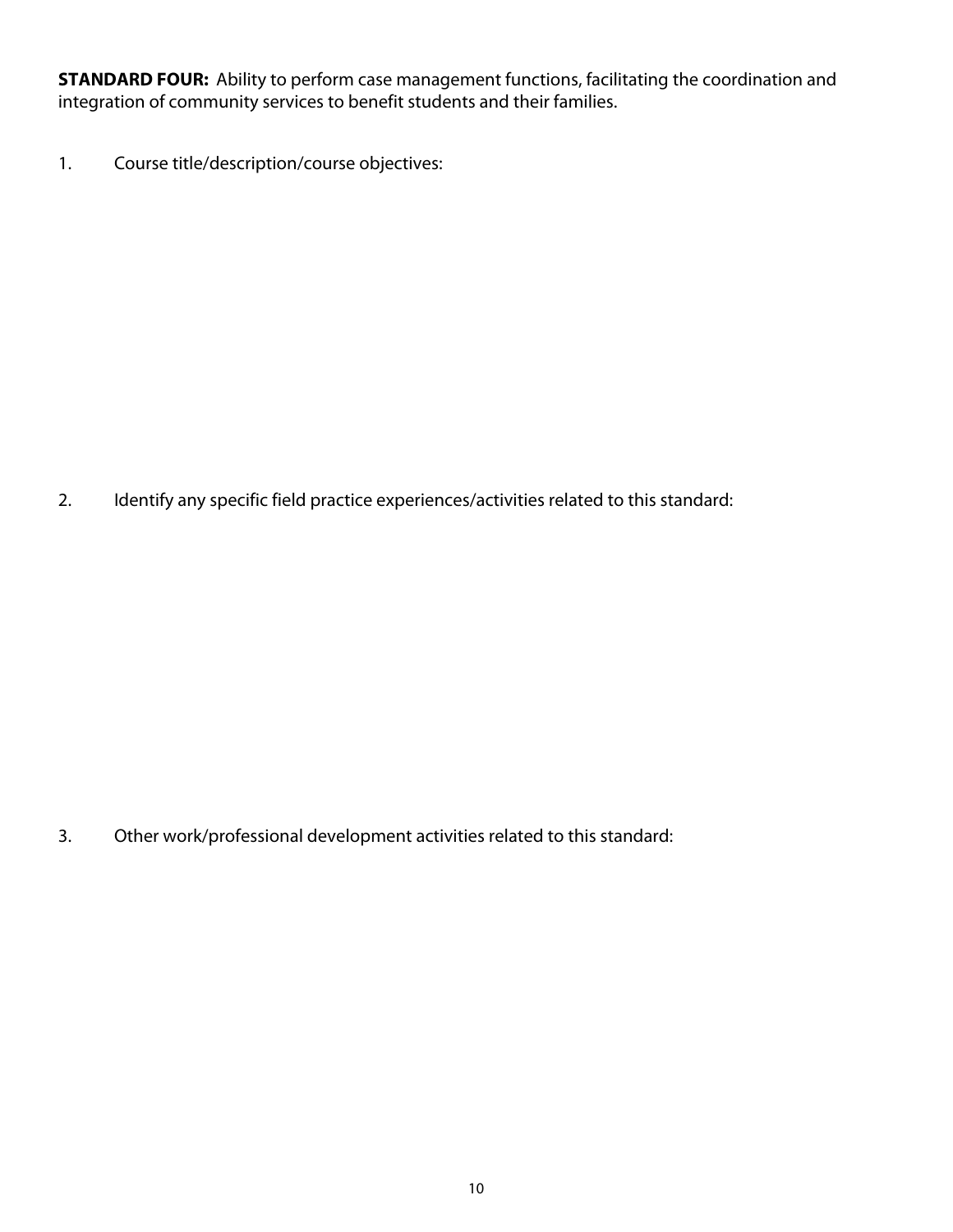**STANDARD FIVE:** Ability to support students with special needs by preparing social histories, contributing to the development and implementation of individualized education programs (IEPs) and helping ensure the participation of parents.

1. Course title/description/course objectives:

2. Identify any specific field practice experiences/activities related to this standard: